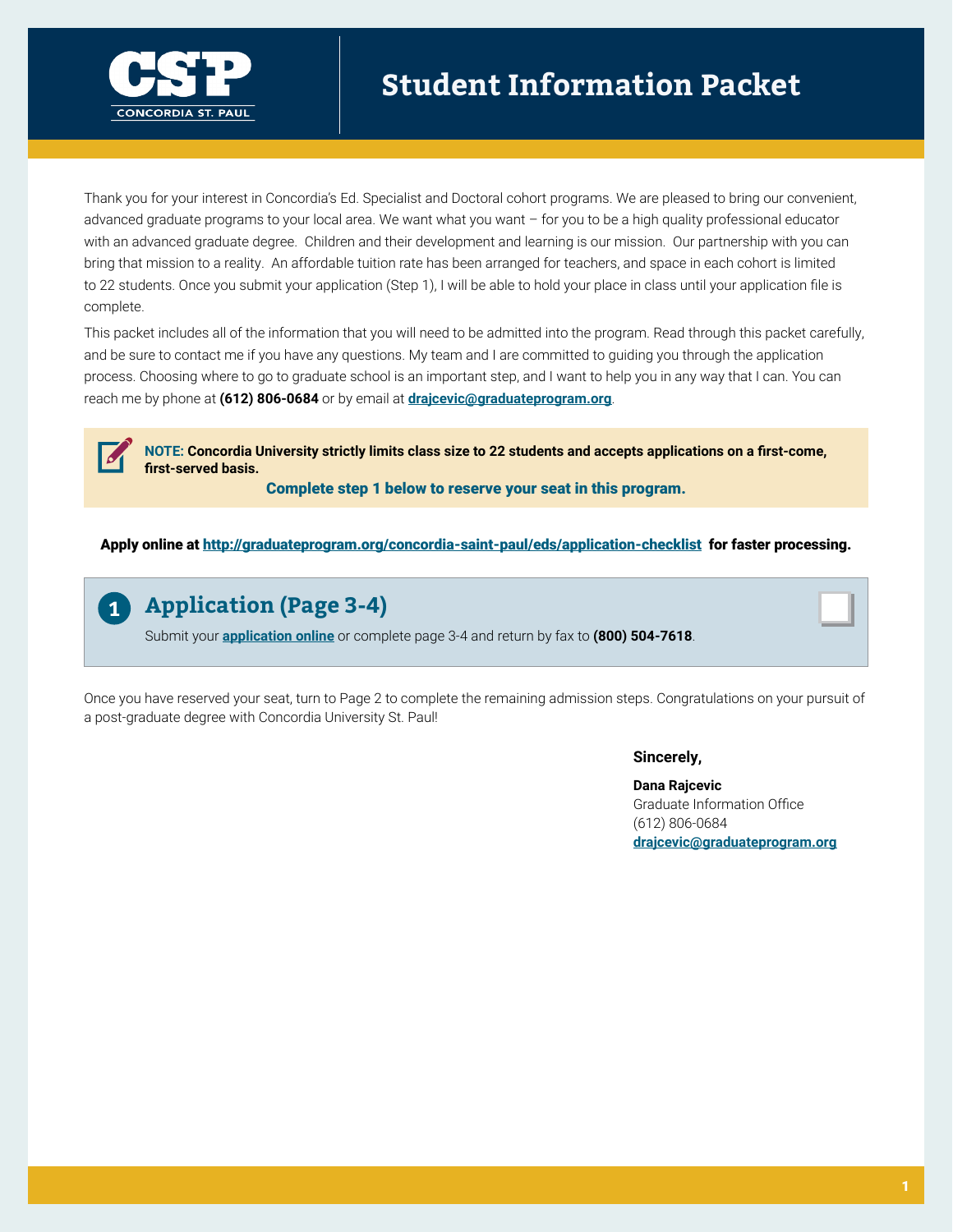

# **Application Checklist for Admission**

**Once you have reserved your seat, please continue with the following steps to complete your admission file. Note: You will not be eligible for financial aid until your admission file is complete.** 

Complete your application steps online at: <http://graduateprogram.org/concordia-saint-paul/eds/application-checklist>

# **Financial Aid & Payment Options (Pages 5 & 6)**

Determine how you plan to pay for the program: Financial Aid, Pay-As-You-Go or payment in full. If using Financial Aid, complete the **[FAFSA](www.fafsa.ed.gov)** online. For more information, see page 5. **It is in your best interest to complete the financial aid process as early as possible.** 

If using a Pay-As-You-Go plan or paying tuition in full, follow the instructions on page 6.



**4**

**5**

**6**

**7**

**2**

# **Official Transcripts (Page 7)**

Arrange for official, sealed transcripts. Admission to a Concordia University graduate program requires a Master's degree or higher with an accreditor that is recognized by the U.S. Department of Education or a comparable degree from outside the U.S.

# **Writing Sample (Page 9)**

You may submit your writing sample directly to the Graduate Information Office **[online](http://graduateprogram.org/concordia-saint-paul/eds/application-checklist)**. If you prefer to submit your essay another way, please respond to the prompt on page 9.

*Ed.S:* Educational Specialist program students please write a statement (1-2 pages typed) covering your employment history and long-term academic and professional goals.

*Ed.D:* Those seeking admission into the Doctorate in Education (Ed.D.) program should submit a Master's level writing sample. A sample of work from a previous Ed.S or Master's program will be acceptable.

# **Letters of Recommendation**

Visit the **[online checklist](http://www.graduateprogram.org/concordia-saint-paul/eds/application-checklist)** to submit contact information for your references, and the Graduate Information Office will request them on your behalf.

*Ed.S:* Submit two letters of recommendation from individuals who can attest to your readiness for a post-graduate degree and preparation for leadership studies. One letter should be from a direct supervisor and the other should be from a professional in the field of education.

*Ed.D:* Students seeking admission to the Doctorate in Education (Ed.D.) program should arrange to have three letters of recommendation completed.

### **Current Resume**

You may submit your resume directly to the Graduate Information Office **[online](http://graduateprogram.org/concordia-saint-paul/eds/application-checklist)**, or if you prefer, please email, fax, or mail your resume according to the instructions below.

# **Interview with Program Director**

Once your admission documents have been received, Concordia University - Saint Paul will contact you to schedule an interview with the Director of Credentialing.

Completing your application steps online at **[http://graduateprogram.org/concordia-saint-paul/eds/application](http://graduateprogram.org/concordia-saint-paul/eds/application-checklist)[checklist](http://graduateprogram.org/concordia-saint-paul/eds/application-checklist)** will allow for more immediate processing of your application.

If you choose to submit paper forms for any of the steps above, documents should be emailed, faxed or mailed to:



Concordia University - Saint Paul Office of Graduate Admission 1282 Concordia Avenue St. Paul, MN 55104



(800) 504-7618

drajcevi[c@graduateprogram.org](mailto:drajcevic%40graduateprogram.org?subject=)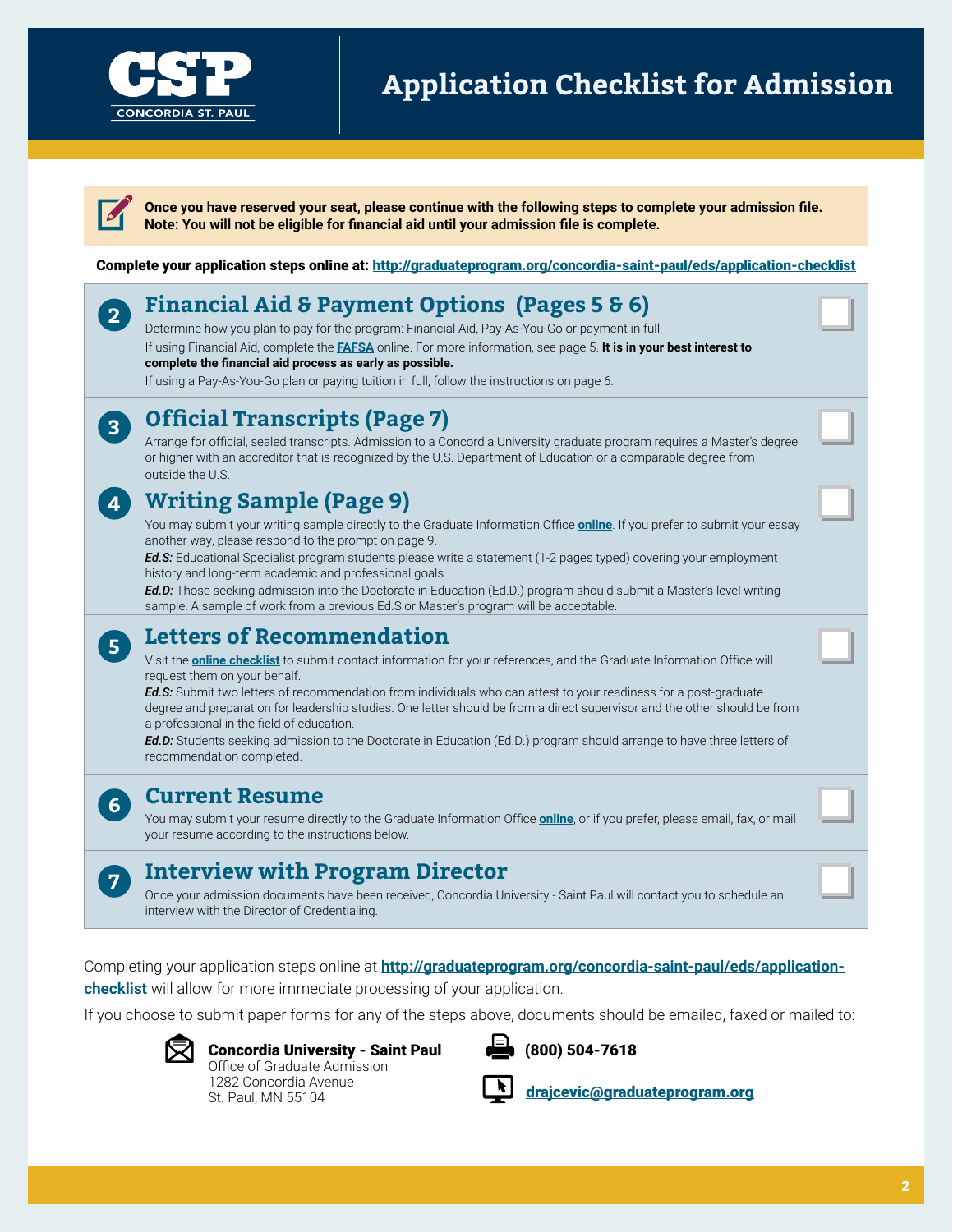

Please complete and sign the following application and return by fax to **(800) 504-7618** or by mail to Concordia University - Saint Paul, Office of Graduate Admission, 1282 Concordia Avenue, St. Paul, MN 55104.

| Have you applied to Concordia St. Paul for this degree/program in the past? |                  |                                                                             |                         |                                                    | Yes                                   | ∐ No                            |              |                                              |
|-----------------------------------------------------------------------------|------------------|-----------------------------------------------------------------------------|-------------------------|----------------------------------------------------|---------------------------------------|---------------------------------|--------------|----------------------------------------------|
| <b>Name</b>                                                                 |                  | First                                                                       |                         |                                                    | Middle                                |                                 |              | Last                                         |
|                                                                             |                  | Maiden                                                                      |                         |                                                    | Preferred                             |                                 |              | Former                                       |
| <b>Prefix</b>                                                               | <b>Suffix</b>    |                                                                             |                         | <b>Social Security Number</b>                      |                                       |                                 |              |                                              |
| <b>Date of Birth</b>                                                        |                  |                                                                             | <b>Male</b>             | $\Box$ Female                                      |                                       |                                 |              |                                              |
| <b>Address</b>                                                              |                  | <b>Street</b>                                                               |                         | City                                               |                                       | State                           | Zip Code     | Country                                      |
| Phone #                                                                     |                  | Cell #                                                                      |                         |                                                    | Is it okay to send you text messages? |                                 |              | $\Box$ Yes<br>∐ No                           |
| <b>Email Address</b>                                                        |                  |                                                                             |                         |                                                    |                                       | <b>Fax Number</b>               |              |                                              |
| <b>Employer</b>                                                             |                  |                                                                             |                         |                                                    | <b>Title Held</b>                     |                                 |              |                                              |
| <b>Employer Address</b>                                                     |                  |                                                                             |                         | <b>Street</b>                                      |                                       | City                            | State        | Zip Code                                     |
| Work Phone   (                                                              |                  | <b>Work Fax</b>                                                             |                         |                                                    | <b>Work Email</b>                     |                                 |              |                                              |
| <b>Start Date:</b>                                                          | $\Box$ Fall 2022 | Superintendent Licensure (for licensed teachers)<br><b>Cohort Location:</b> | Online                  |                                                    |                                       |                                 |              |                                              |
| My Master's degree was conferred at:                                        |                  |                                                                             |                         |                                                    |                                       |                                 |              |                                              |
| College                                                                     |                  |                                                                             |                         | <b>City</b>                                        |                                       |                                 | <b>State</b> |                                              |
| Are you a first generation college student? Ves No                          |                  |                                                                             |                         | Are you a U.S. Citizen?                            |                                       |                                 |              | □ Citizen □ Non-Citizen □ Permanent Resident |
| <b>Immigration Status</b>                                                   |                  |                                                                             | <b>Country of Birth</b> |                                                    |                                       | Is English your first language? |              | $\Box$ Yes<br>$\Box$ No                      |
| Have you served in the military? Ves No What is your military status?       |                  |                                                                             |                         |                                                    |                                       |                                 |              |                                              |
| Do you plan to use military benefits at Concordia? $\Box$ Yes $\Box$ No     |                  |                                                                             |                         |                                                    | What is your military branch?         |                                 |              |                                              |
| Are you a MN certified teacher? $\Box$ Yes $\Box$ No                        |                  |                                                                             |                         | How many years of teaching experience do you have? |                                       |                                 |              |                                              |
| Have you ever been convicted of a felony? Ves No If Yes, Please Explain     |                  |                                                                             |                         |                                                    |                                       |                                 |              |                                              |
|                                                                             |                  |                                                                             |                         |                                                    |                                       |                                 |              |                                              |

**If you wish to apply for financial aid please see page 5 for more information.**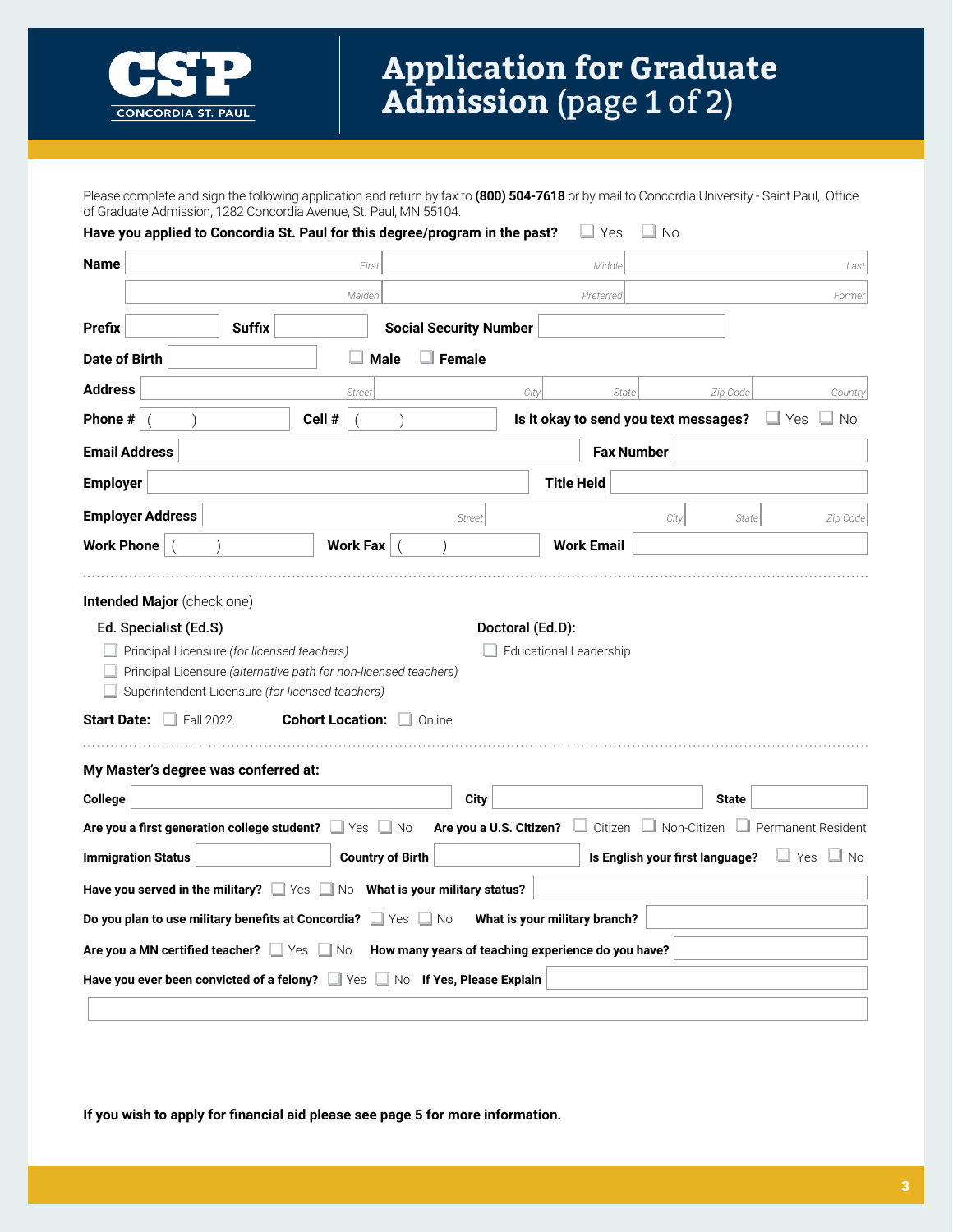

Concordia University's annual security report includes statistics concerning reported crimes that occurred on campus or in certain off-campus buildings. The report also includes institutional policies concerning campus security. Obtain a copy of this report by contacting the Security and Safety office or by accessing the following web site: **<http://www.csp.edu/security>** or calling **(651) 641-8777**. Intentional falsification of information on this application may be cause for denial of admission to the University.

*All application documents submitted to Concordia University, St. Paul by the applicant or on the applicant's behalf become property of Concordia University, St. Paul and cannot be released back to the applicant or to any other institution.*

*I hereby give Concordia University, St. Paul permission to use my likeness in any promotional or news release generated by the university or any agent appointed by the university. This information may contain photos, quotes, or statistical information about myself. I also give Concordia University the permission to print my name in regard to any honors I receive from the university. If you are not in agreement with these terms, please contact the Office of Admissions directly.* 

Concordia University- St. Paul is registered as a private institution with the Minnesota Office of Higher Education pursuant to sections 136A.61 to *136A.71. Registration is not an endorsement of the institution. Credits earned at the institution may not transfer to all other institutions.*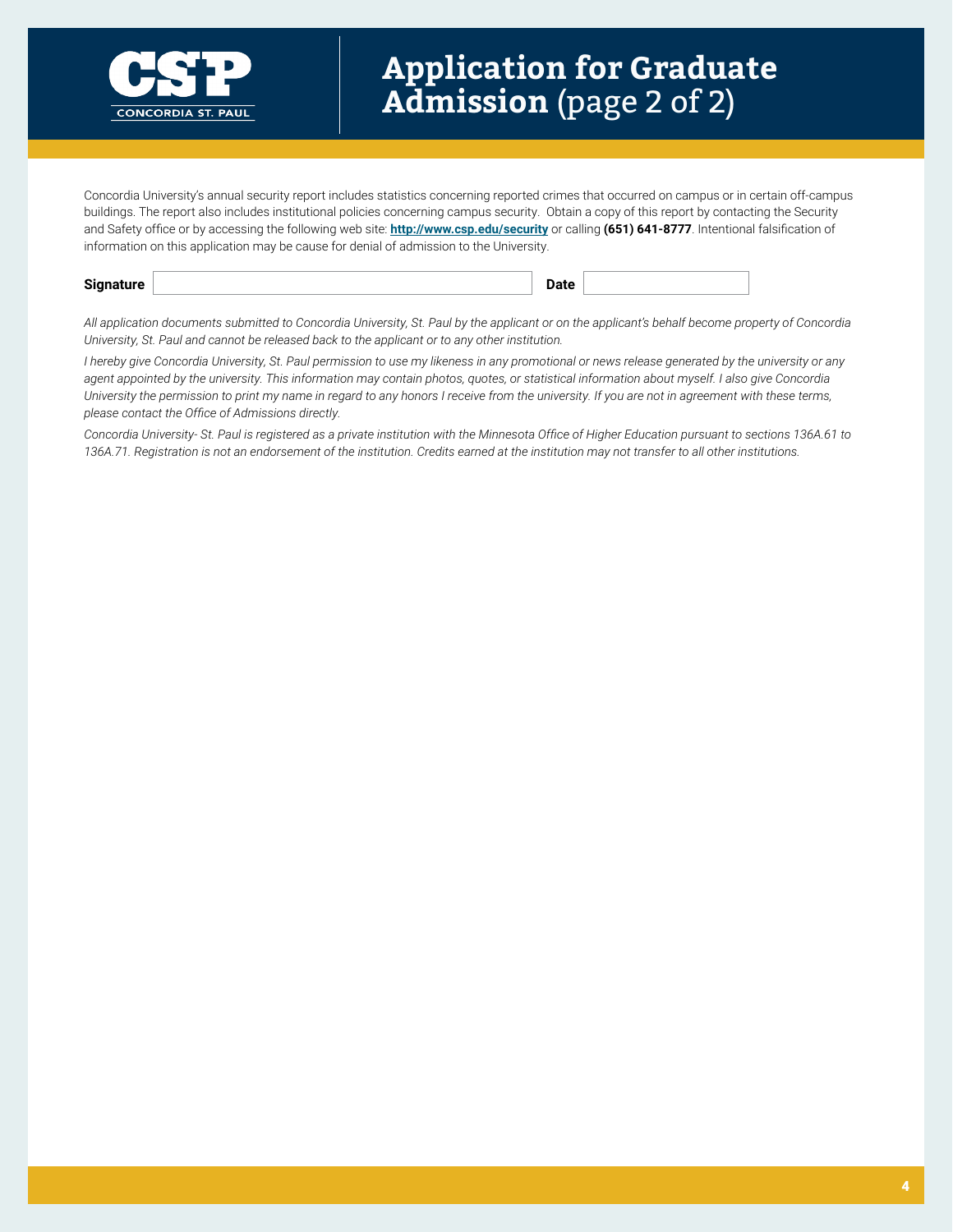

Complete all steps below to apply for financial aid. **Note: There are financial aid options that are not based on need.** Most students in the off-campus programs use financial aid to pay for the program. We recommend that you complete these steps as soon as possible to make sure that your payment arrangements are in order by the first class. For help, please contact the Graduate Financial Aid Department at **(651) 641-8776**.

### **How to Apply for Financial Aid**

- **1 Complete the Free Application for Federal Student Aid at <b><www.fafsa.gov>**. Students should submit the 2022-2023 form. You will need your 2020 Federal Tax Return. Students will also need your FSA ID (**[https://fsaid.ed.gov/npas/](https://fsaid.ed.gov/npas/index.htm) [index.htm](https://fsaid.ed.gov/npas/index.htm)**) and Concordia's School Code (002347). When you are completing the FAFSA you will want to use the IRS Data retrieval process to report your income information. Graduate students are considered independent for financial aid purposes.
- **2 Review your Student Aid Report (SAR) for accuracy**. You will receive this form 7-10 days after the FAFSA is submitted. If there are any errors on your SAR, log back into your FAFSA to make corrections.

**3 You will receive your financial aid award letter from Concordia.** This lists the financial aid that you qualify for.

**4 Accept or Decline Your Award.** To accept or decline your award, on your CSP Connect student portal, find your award letter under the Financial Aid Information tab. Click to accept the terms and conditions of your award and accept or decline your award. Be sure to contact the Financial Aid Office if you have any questions about your award.

#### **Award Amounts For Ed. Specialist (Ed.S.) Students (Cost Per Credit = \$415)**

| <b>Semester</b> | Fall      | Spring    | Summer    |
|-----------------|-----------|-----------|-----------|
| <b>Credits</b>  | 6 Credits | 6 Credits | 6 Credits |
| <b>Tuition</b>  | \$2490    | S2490     | \$2490    |

### **Award Amounts For Doctoral (Ed.D.) Students (Cost Per Credit = \$615)**

| Semester       | Fall      | Spring    | Summer    |
|----------------|-----------|-----------|-----------|
| <b>Credits</b> | 6 Credits | 6 Credits | 6 Credits |
| Tuition        | \$3690    | \$3690    | \$3690    |

Note: Be sure to accept a loan amount that will cover the cost of the highest semester tuition because the loan will be divided equally by 3 automatically by the federal government.

**5 Complete Loan Entrance Counseling and the Master Promissory Note**. Complete the Federal Stafford Loan Requirements by going to **<https://studentloans.gov>**. Select 'Graduate' student in the blue box. Within the federal Stafford Loan text, you will have the option to click on 'Completing the Stafford Loans'. Please complete both the Stafford Loan Entrance Counseling and Master Promissory Note at this site. We will be notified within 48 hours after it has been completed.

# **Questions? Call Graduate Financial Aid at (651) 641-8776**

### **The Federal (Title One) Teacher Loan Forgiveness Program:**

If you and your school qualify, this program may provide loan forgiveness for eligible Federal Direct Loans. This is a separate program requiring separate forms and processes. The U.S. Department of Education will determine your eligibility for this program; Concordia University - Saint Paul is not responsible to verify your eligibility for this program. Please do not base your enrollment on this program, as it can be difficult to ensure qualification for government programs which are subject to reform and funding changes.

### **You must call 1-800-4-FED-AID to verify your eligibility or visit<http://1.usa.gov/teacherforgiveness> for more information.**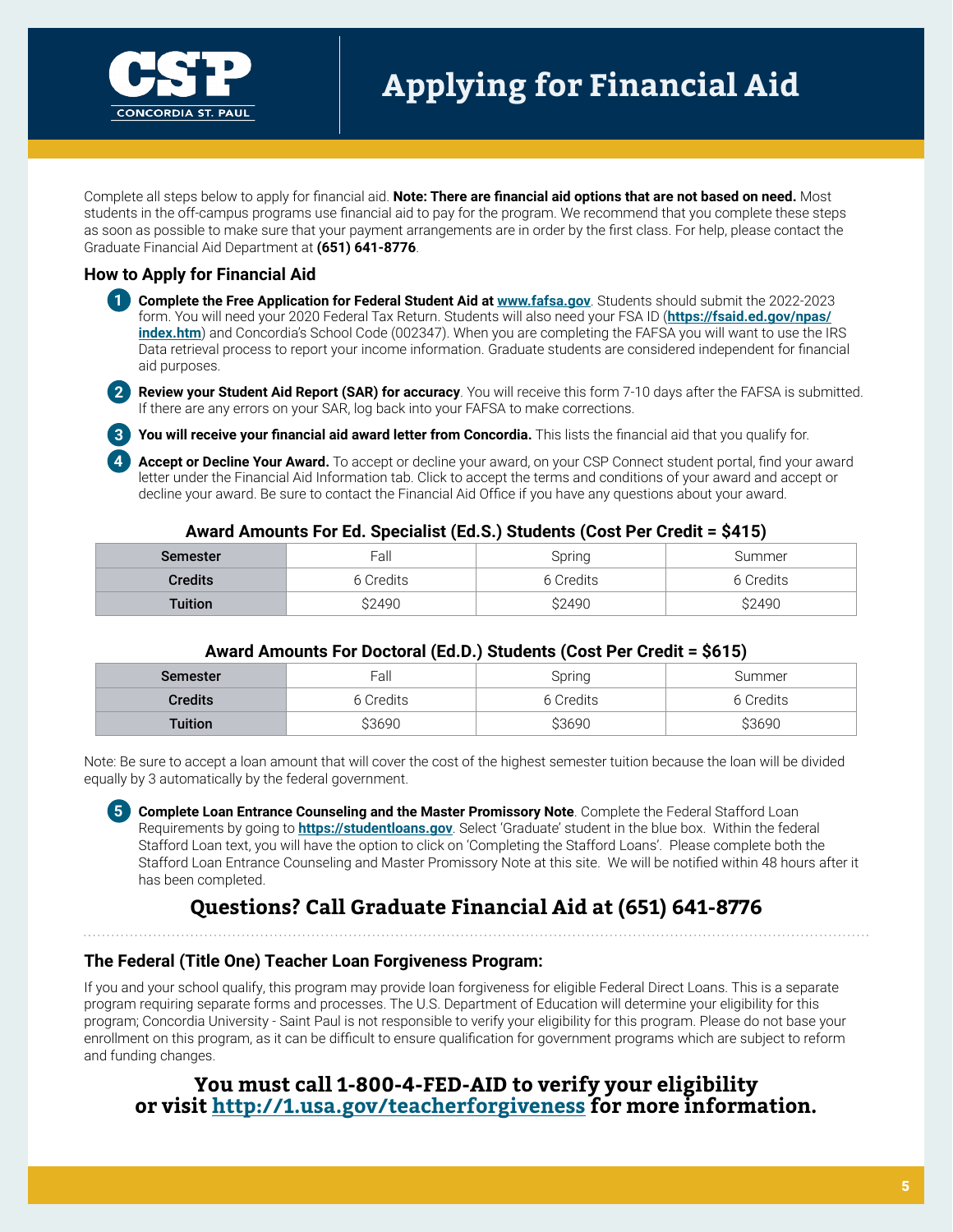

To view your balance due, you will need to access your online account through Blackboard Learn. Go online to **[https://csp.](https://csp.blackboard.com/) [blackboard.com/](https://csp.blackboard.com/)** and log in. Click on the My Account by Term under the "Student Tools" section.

Tuition and fee charges, *including any balance due after disbursement of financial aid\**, must be paid using one of the following options:



**1 Payment In Full** (or the total balance due after accounting for financial aid\*) by the **first Wednesday in October.** *\*Financial aid awards typically include loan opportunities, for which you must complete and sign a Master Promissory Note (MPN). Failure to complete and sign an MPN will delay disbursement of Federal loans.*

#### **2 CSP Installment Plan**

- In this plan, you will make payments in up to two installments, plus a \$35 enrollment fee, according to the timeline below.\*\*
- Students eligible for financial aid that have not completed requirements and have not received aid by the **first Wednesday in October** will be automatically enrolled in the CSP Installment Plan.

#### **\*\*CSP Installment Plan Timeline**

| First Payment - due the first Wednesday in October   | 1/2 of outstanding balance       |
|------------------------------------------------------|----------------------------------|
| Second Payment - due the first Wednesday in November | Remainder of outstanding balance |

### **Late Payments**

Late payments will be assessed a 1% late fee. All fees must be paid in full by the end of each term before being allowed to register for upcoming semesters. If you have previously registered for future terms, and fail to make payment, you will be deregistered from those terms. Should you leave the institution during the semester, you forfeit your right to use the installment plan and your balance will be immediately due in full.

### **Students Receiving Financial Aid**

Students should be prepared to pay for books, etc., from personal funds until financial aid is disbursed. If you are receiving a Pell Grant for the current academic year, and expect a refund check after all aid is disbursed (approximately three weeks after your start date), you may request a book voucher to purchase your books and supplies. Only students who meet the specified qualifications previously mentioned will be eligible to use a book voucher to purchase books and supplies (see your Financial Aid Counselor for more information). All Financial Aid (loans, scholarships, grants) will show on the student account by the **first** 

#### **Wednesday in October.**

Third party awards are applied to the student account when received. If you are using third party awards (i.e. Employer Reimbursement), you are responsible to pay for all education charges upfront, and may be reimbursed once Third Party Payment is received.

All students are required to have a signed financial arrangement form on file with your Financial Aid Counselor.

Registration may be cancelled at any time for non-payment of fees.

# **Questions? Contact the Graduate Financial Aid Department at 651-641-8776 or by email at [gradfa@csp.edu](mailto:gradfa%40csp.edu?subject=)**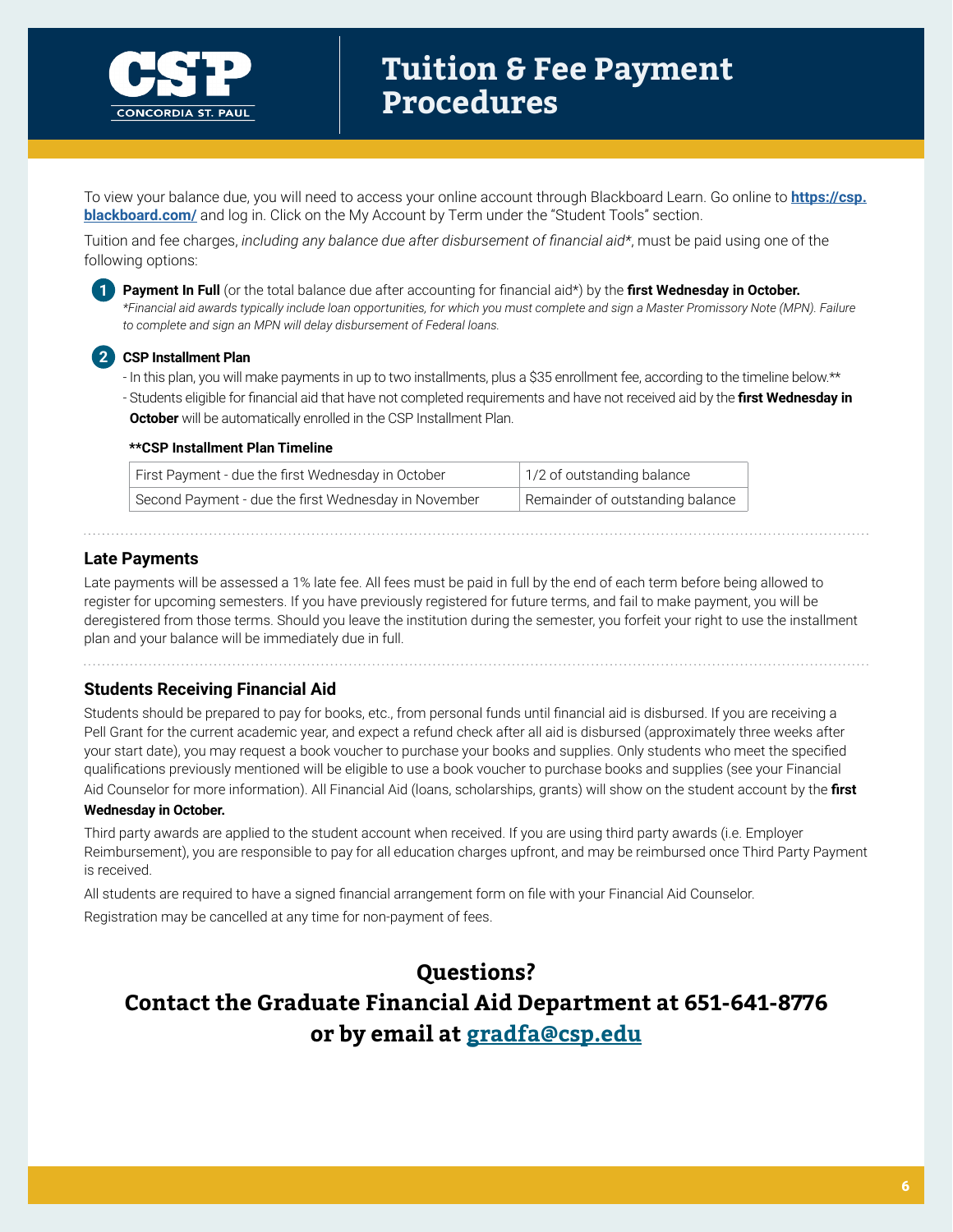

# **How to Request Official Transcripts**

Concordia University - Saint Paul requires official transcripts showing your completed Master's degree. Students in the Ed.S. program must show a cumulative GPA of 3.25 in your Master's degree. If you have copies of your transcripts available, they can be submitted as unofficial transcripts to expedite the application process; however, official sealed transcripts are required in order to be admitted to Concordia. Follow the steps below to request transcripts from each school that you attended.

### **To Order Transcripts:**

There are multiple ways to request transcripts, and each college or university will have their own process.

Typically, the easiest way to order official transcripts is:



**2** Submit a transcript request following that school's procedures. Most colleges and universities require a signature or other official request in writing. Many schools have a Transcript Request Form available to download on the Registrar's website. Some will allow you to order transcripts online.



**Note: Some colleges and universities charge a small fee for official transcripts. Be sure to enclose your fee with your transcript request to avoid a delay in processing.** 

**3** It can often take several days for a transcript request to be processed. When your transcripts are received, the Graduate Information Office will contact you, but if you have not received confirmation within 14 days, please contact us at **(612) 806-0684**.

### *Please have all official transcripts sent to:*

**Concordia University - Saint Paul** Office of Graduate Admission 1282 Concordia Avenue St. Paul, MN 55104

*Please have all Official Electronic Transcripts sent to:*

**[admissions@csp.edu](mailto:admissions%40csp.edu?subject=)**

**Remember: An admission decision cannot be made until all transcripts are received.**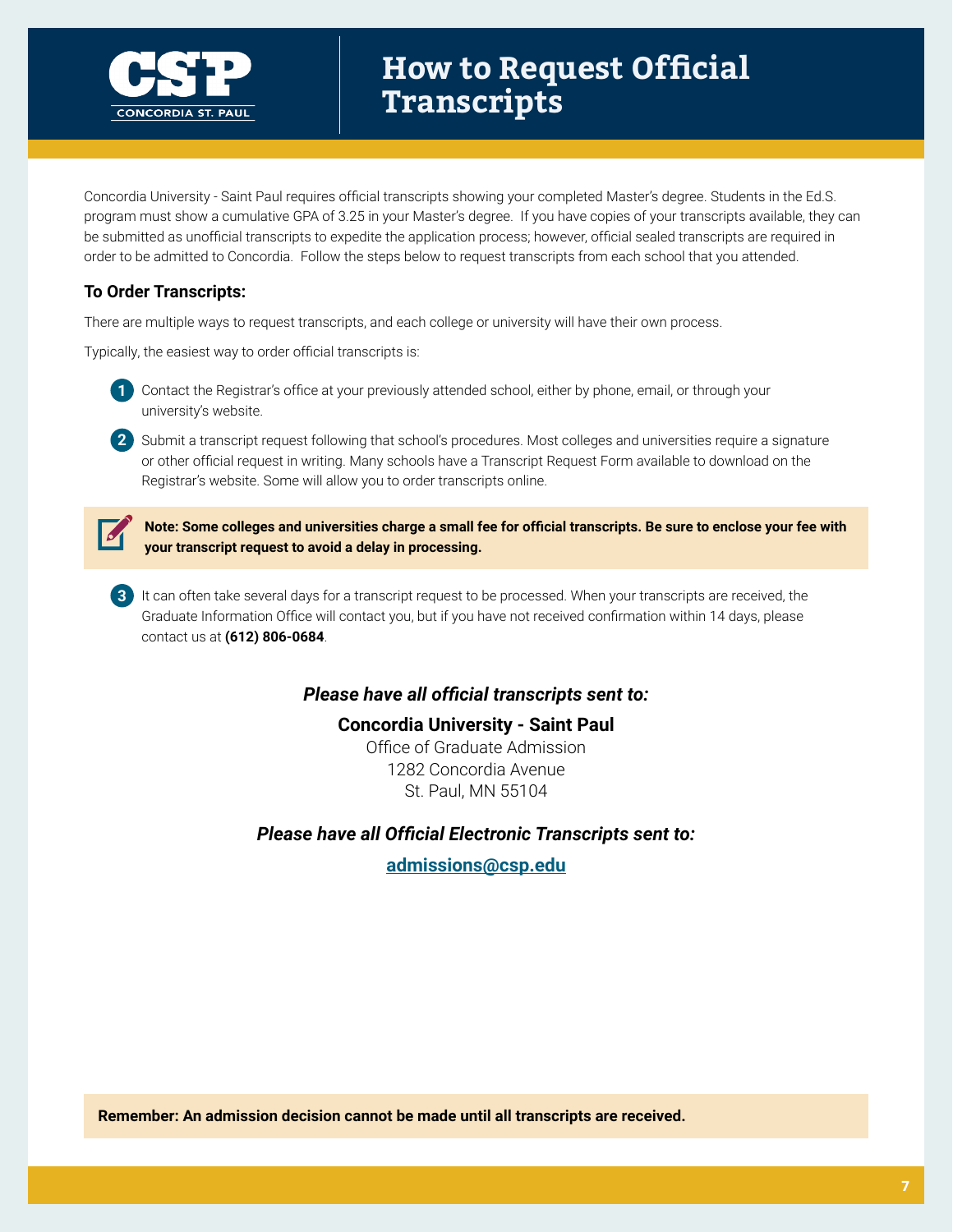

#### *Complete this form only if you are seeking to transfer credit from graduate coursework into this program.*

#### **This form must be returned in order for your transcripts to be evaluated.**

The following steps provide applicants the opportunity to receive an UNOFFICIAL transcript review from the Graduate Admission Office. This UNOFFICIAL review can be used to determine transfer credits you may receive for coursework completed at another university/ college.

**NOTICE:** This process is only available for applicants who can provide readable copies of transcripts. All applicants are still required to submit official, sealed transcripts from all universities and colleges attended. Actual credit for courses will not be awarded until your official, sealed transcripts are received, and you are fully admitted to the college. Concordia University-Saint Paul accepts a maximum of 50% of a program's total graduate level course credits (not including credits for internships/experience hours) to be transferred into the Ed.S. and Ed.D programs. Courses transferred in must be at a post-master's degree level and have been completed within the past 7 years. Transfer credits cannot have been counted towards a previous degree, and must take the place of a course in the cohort sequence, as determined by the Director of Credentialing.

#### **1 You must submit an Application for Graduate Admission to reserve your seat for the off-campus program of your choice. (See page 3-4 of this packet)**

**2 Submit a copy of your transcript(s) or official, sealed transcript(s)**

St. Paul, MN 55104

**3 Please complete the information and the Transfer Courses Grid below.**

**Note: A course description or syllabus MUST be provided for each course you wish to transfer. An incomplete form or failure to provide required documents will result in delay or denial of credit transfer requests.** 

| <b>Full Name</b>                                                                                                                         |         | First                                                                                             |                      |             | Last                          |       |                   | Middle   |
|------------------------------------------------------------------------------------------------------------------------------------------|---------|---------------------------------------------------------------------------------------------------|----------------------|-------------|-------------------------------|-------|-------------------|----------|
| <b>Address</b>                                                                                                                           |         | <b>Street</b>                                                                                     |                      |             | City                          | State |                   | Zip Code |
| <b>Home Phone</b>                                                                                                                        |         | <b>Work Phone</b>                                                                                 |                      |             | <b>Cell Phone</b>             |       |                   |          |
| <b>Email Address:</b>                                                                                                                    |         |                                                                                                   |                      |             |                               |       |                   |          |
| <b>Degree Program</b>                                                                                                                    |         |                                                                                                   | Location             |             |                               |       | <b>Start Date</b> |          |
| <b>Requirement</b>                                                                                                                       |         |                                                                                                   |                      |             | <b>Substitution Requested</b> |       |                   |          |
| Course Name & Number                                                                                                                     | Credits |                                                                                                   | Course Name & Number |             | School Transferred From:      |       | Credits           | Grade    |
|                                                                                                                                          |         |                                                                                                   |                      |             |                               |       |                   |          |
|                                                                                                                                          |         |                                                                                                   |                      |             |                               |       |                   |          |
|                                                                                                                                          |         |                                                                                                   |                      |             |                               |       |                   |          |
|                                                                                                                                          |         |                                                                                                   |                      |             |                               |       |                   |          |
| <b>Rationale for substitution</b>                                                                                                        |         |                                                                                                   |                      |             |                               |       |                   |          |
| <b>Advisor Signature</b>                                                                                                                 |         |                                                                                                   |                      | <b>Date</b> | <b>Approved</b>               |       | <b>Denied</b>     |          |
| <b>Department Chair/Coordinator</b>                                                                                                      |         |                                                                                                   |                      | <b>Date</b> | <b>Approved</b>               |       | <b>Denied</b>     |          |
| <b>Substitution Recorded</b>                                                                                                             |         |                                                                                                   |                      | <b>Date</b> | Approved                      |       | <b>Denied</b>     |          |
| <b>Director of Credentialing</b>                                                                                                         |         |                                                                                                   |                      | <b>Date</b> | <b>Approved</b>               |       | <b>Denied</b>     |          |
| Mail or fax this form along with a course description or syllabus for any courses that you would like considered for transfer credit to: |         |                                                                                                   |                      |             |                               |       |                   |          |
|                                                                                                                                          |         | <b>Concordia University - Saint Paul</b><br>Office of Graduate Admission<br>1282 Concordia Avenue |                      |             | $(651) 603 - 6320$            |       |                   |          |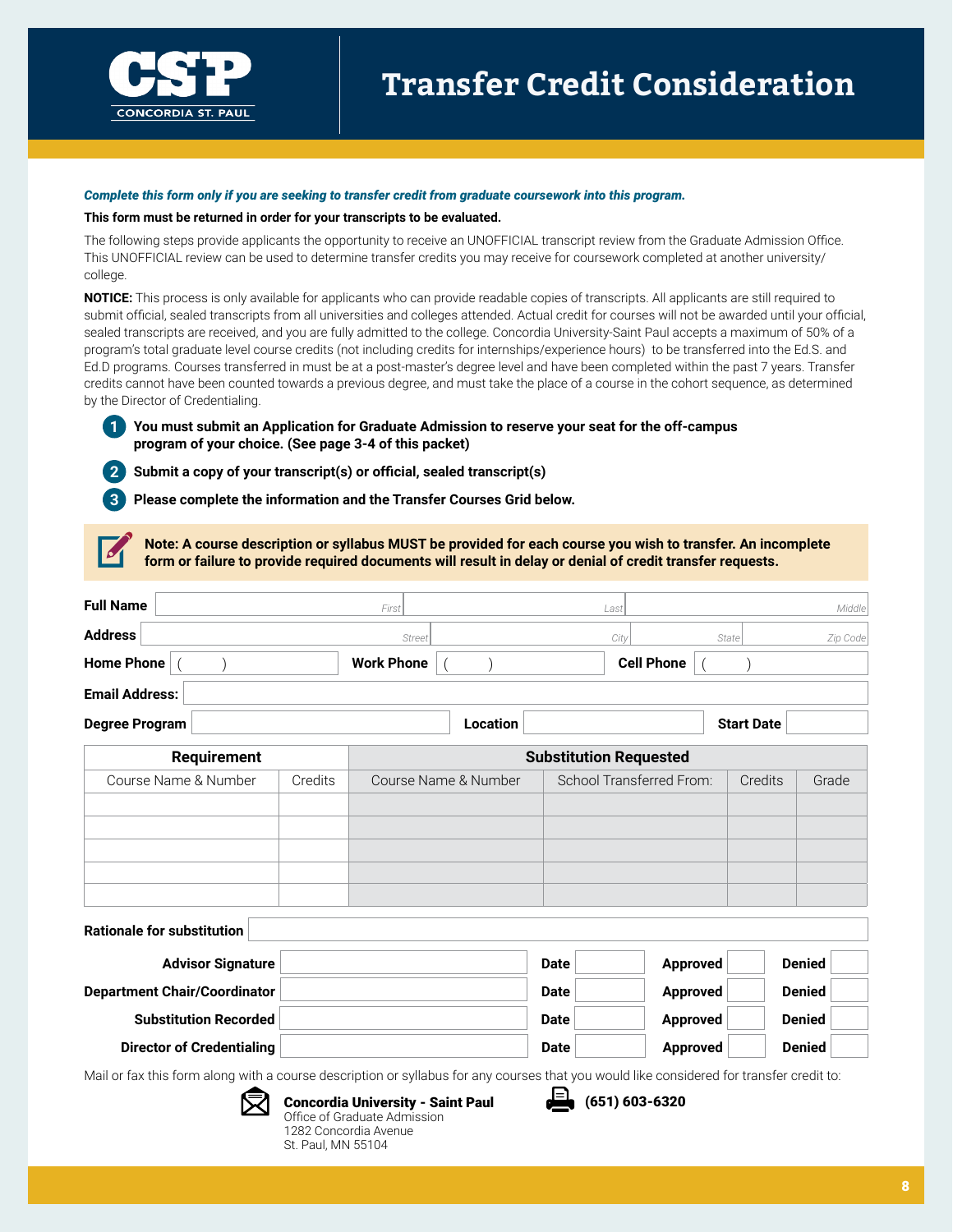

# **Writing Sample**

Educational Specialist program students please write a statement (1-2 pages typed) covering your employment history and long-term academic and professional goals. Those seeking admission into the Doctorate in Education (Ed.D.) program should submit a Master's level writing sample. A sample of work from a previous Ed.S or Master's program will be acceptable.

 $\sqrt{2}$ **Note:** Please provide typewritten statement. **(You do not need to use this form for your statement).**

**Fax or mail your Essay to:** 



Concordia University - Saint Paul Office of Graduate Admission 1282 Concordia Avenue

St. Paul, MN 55104



 $\frac{1}{2}$  (800) 504-7618

drajcevi[c@graduateprogram.org](mailto:drajcevic%40graduateprogram.org?subject=)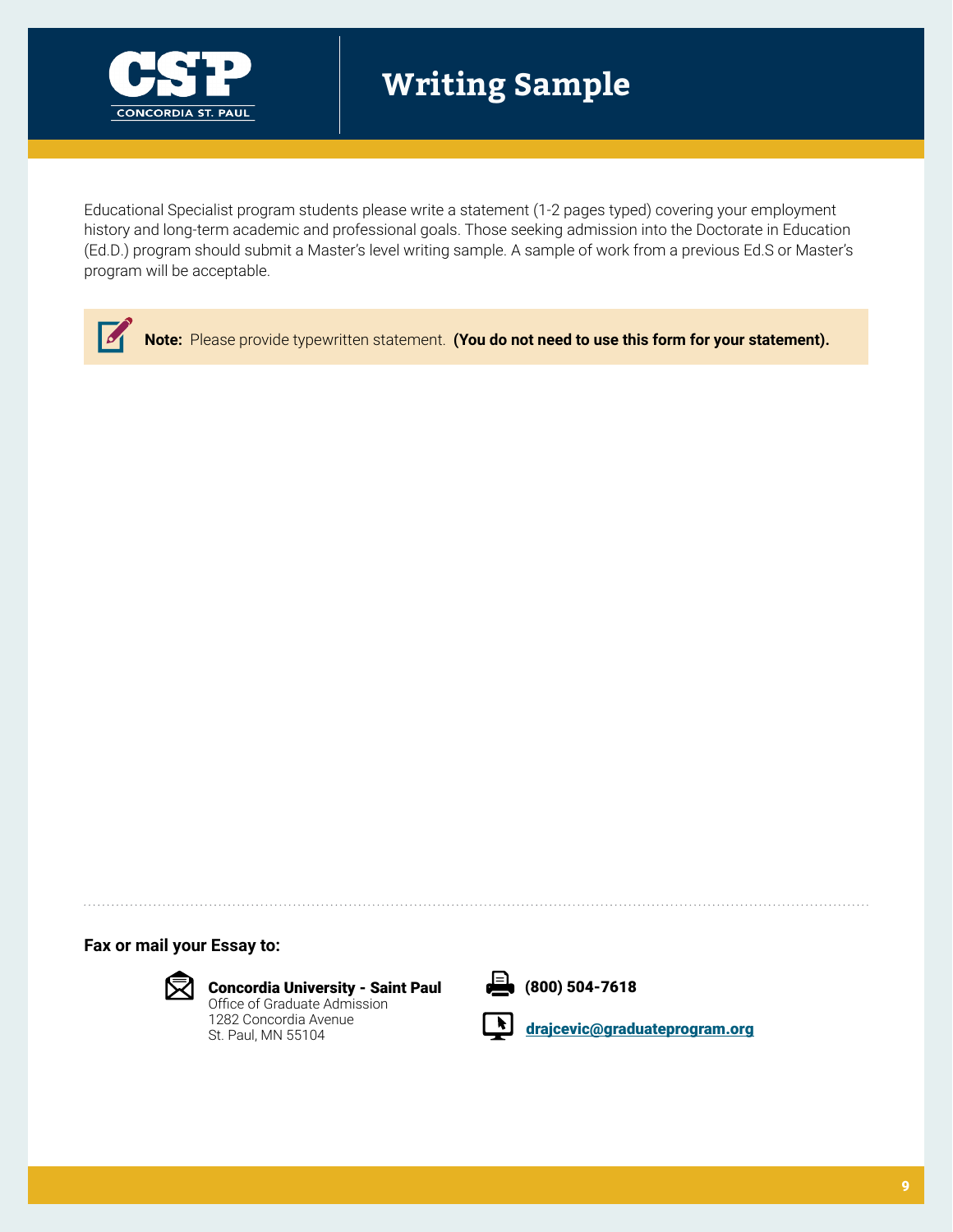

### **For**

Experienced educators with at least three years of teaching experience who currently hold a Master's degree and a valid MN teaching license and who wish to become licensed as a principal or superintendent in the state of Minnesota while earning a post-graduate degree. *Note: An alternative path is available for non-licensed teachers.* 

# **What you Learn**

The Educational Specialist degree is designed to provide Minnesota schools with the highest possible quality principals and superintendents. The goals of this program include the licensure of graduates with the academic and moral standards that epitomize the values of Concordia University.

# **How you Learn**

**Online Format:** This program is an exclusively online cohort learning experience conducted via video conferencing and through the online learning management system (Blackboard). A weekly 90-minute video-conference session with the instructor and members of the cohort is required to advance the leadership learning in a virtual team setting. You will complete one 3 credit course every 8 weeks. The program is conducted as an online cohort program from beginning to end with start dates in September and March.

## **Career Outcomes**

At completion of the program as outlined below, you will earn an Educational Specialist degree and be eligible for licensure in the state of Minnesota as a K-12 principal or superintendent.

# **Degree Requirements**

|                                    | <b>Ed.S. Degree - Principal Licensure</b>                   |              |          | <b>Ed.S. Degree - Superintendent Licensure</b> |                                                             |    |
|------------------------------------|-------------------------------------------------------------|--------------|----------|------------------------------------------------|-------------------------------------------------------------|----|
| EDU 7001                           | School Leadership: Foundations I                            | 3            |          |                                                |                                                             |    |
| EDU 7002                           | School Leadership: Foundations II                           | 3            |          | EDU 7012                                       | District Leadership: Foundations I                          | 3  |
| EDU 7003                           | School Leadership for All Learners                          | 3            |          | EDU 7013                                       | District Leadership: Foundations II                         | 3  |
| EDU 7004                           | School Leadership for Instruction and Learning              | 3            |          | EDU 7014                                       | District Leadership for All Learners                        | 3  |
| EDU 7005                           | Organizational Leadership and Management for School Leaders | 3            | EDU 7015 |                                                | District Leadership for Instruction and Learning            | 3  |
| EDU 7006                           | Strategic Advancement for School Leaders                    | 3            |          |                                                |                                                             |    |
| EDU 7007                           | Leadership of a Learning Organization                       | 3            |          | EDU 7016                                       | Organizational Leadership and Management for School Leaders | 3  |
| EDU7008                            | Ethical and Legal School Leadership                         | 3            |          | <b>EDU 7017</b>                                | Strategic Advancement for District Leaders                  | 3  |
| ED 7009                            | Elementary Level Internship                                 | 2            |          |                                                |                                                             |    |
| ED 7010                            | Middle Level Internship                                     | 2            |          | <b>EDU 7018</b>                                | District Leadership of a Learning Organization              | 3  |
| ED 7011                            | Secondary Level Internship                                  | 2            |          | EDU 7019                                       |                                                             | 3  |
|                                    | Digital Portfolio & Situational Observation                 | <sup>0</sup> |          |                                                | Ethical and Legal District Leadership                       |    |
| <b>Total Credit Hours:</b>         |                                                             |              |          | ED 7039                                        | Superintendent Internship                                   | 6  |
| <b>Non Licensed Teachers Only:</b> |                                                             |              |          | Situational Observation/Capstone<br>0          |                                                             |    |
| ED7013 - Teaching Internship<br>4  |                                                             |              |          |                                                | <b>Total Credit Hours:</b>                                  | 30 |

|                            |                |          | <b>Ed.S. Degree - Superintendent Licensure</b>              |          |
|----------------------------|----------------|----------|-------------------------------------------------------------|----------|
| s I                        | 3              |          |                                                             | 3        |
| sН                         | 3              | EDU 7012 | District Leadership: Foundations I                          |          |
| ers                        | 3              | EDU 7013 | District Leadership: Foundations II                         | 3        |
| on and Learning            | 3              | EDU 7014 | District Leadership for All Learners                        | 3        |
| ent for School Leaders     | 3              | EDU 7015 |                                                             | 3        |
| ool Leaders                | 3              |          | District Leadership for Instruction and Learning            |          |
| ization                    | 3              | EDU 7016 | Organizational Leadership and Management for School Leaders | 3        |
| rship                      | 3              | EDU 7017 | Strategic Advancement for District Leaders                  | 3        |
|                            | $\mathfrak{D}$ |          |                                                             |          |
|                            | $\mathfrak{D}$ | EDU 7018 | District Leadership of a Learning Organization              | 3        |
|                            | $\mathfrak{D}$ | EDU 7019 |                                                             | 3        |
| oservation                 | $\Omega$       |          | Ethical and Legal District Leadership                       |          |
| <b>Total Credit Hours:</b> | 30             | ED 7039  | Superintendent Internship                                   | 6        |
|                            |                |          | Situational Observation/Capstone                            | $\Omega$ |
|                            | $\overline{4}$ |          | <b>Total Credit Hours:</b>                                  | 30       |

Total Credit Hours for Non-Licensed Teachers: 34

**Note: Course descriptions for the courses listed above can be found on Pages 12 & 13. This is not an official schedule and your cohort may take these courses in a different order.**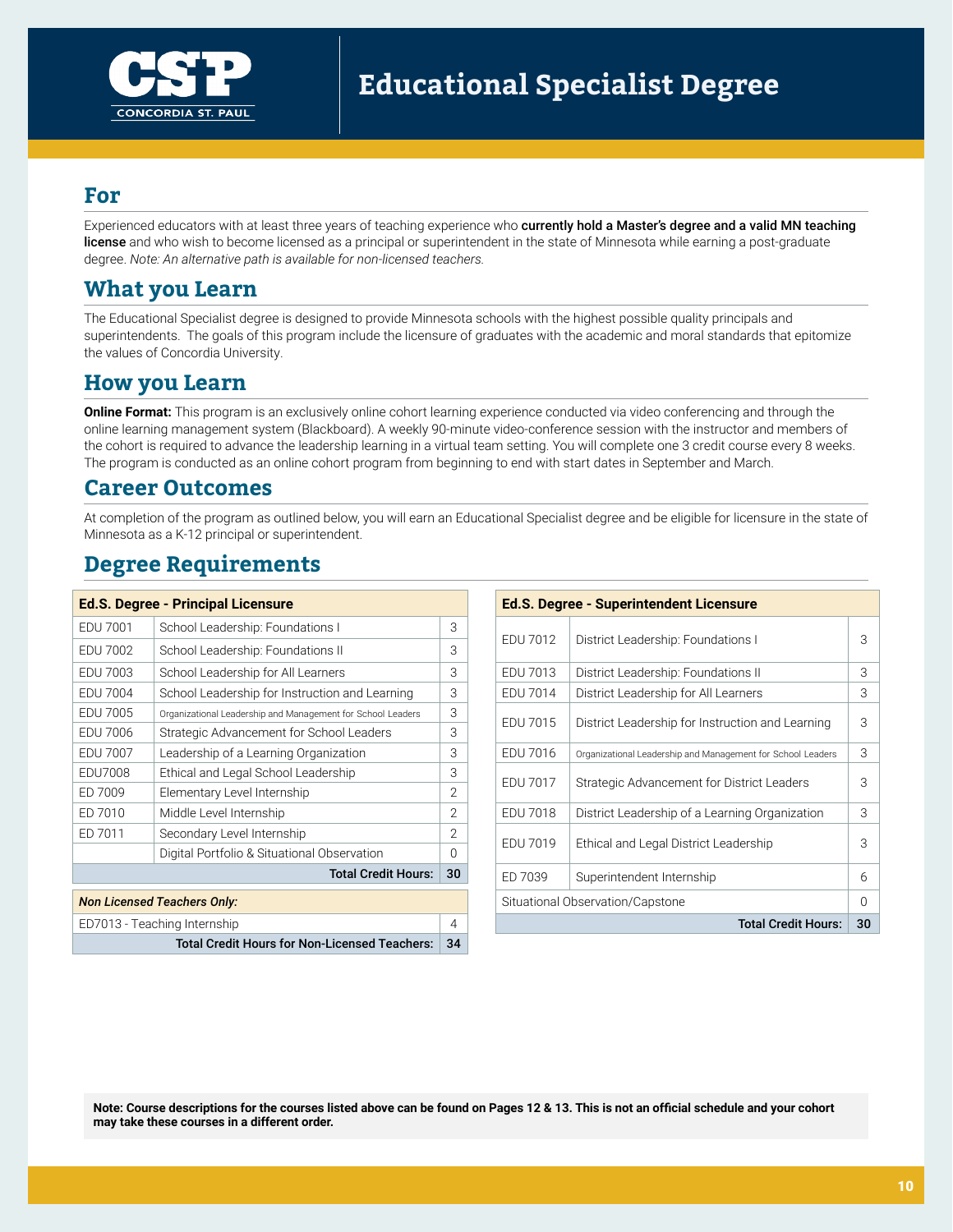

### **For**

Experienced educators seeking to further their knowledge in the field of educational leadership for the application of appropriate and specific practices, the generation of new knowledge, and for the stewardship of the profession.

# **What you Learn**

The Doctorate in Education (Ed.D.) is for experienced educators seeking to further their knowledge in educational leadership for the application of appropriate and specific practices, the generation of new knowledge, the advancement of equity, and for the stewardship of the profession. Through successful completion of coursework, research experiences, and a dissertation, completers demonstrate enhanced leadership skills and abilities. The completed dissertation is the culmination of the program and ensures the leader has the ability to analyze, reflect on, and assess data; evaluate and produce research; and design and communicate solutions using exemplary critical thinking.

## **How you Learn**

**Online Format:** The program is an online learning experience in a cohort setting. The course work blends leadership and scholarship learning through 17 courses (seven week, three credit courses) through asynchronous and synchronous sessions. The program does provide two doctorate residencies for one week in July on the St. Paul campus. You are assigned a leadership coach to support and mentor you throughout the program's learning experience.

### **Career Outcomes**

At completion of the program as outlined below, you will earn a Doctorate in Education. Professionally, you will be referred to as a Doctor of Education and your signature line may include Ed.D. after your name.

# **Degree Requirements**

|                 | <b>Doctorate in Education</b>                    |                |  |  |  |  |  |
|-----------------|--------------------------------------------------|----------------|--|--|--|--|--|
| ED 7040         | Leadership and Scholarship I                     | 3              |  |  |  |  |  |
| ED 7041         | Leadership and Scholarship II                    | 3              |  |  |  |  |  |
| ED 7046         | Leadership and Scholarship III                   |                |  |  |  |  |  |
| ED 7063         | Leadership and Scholarship IV                    | 3              |  |  |  |  |  |
| ED 7090         | Leadership and Scholarship Coaching I            | 1              |  |  |  |  |  |
| ED 7047         | Influences and Assessment of Public Policy       | 3              |  |  |  |  |  |
| ED 7080         | Residency I: Leadership and Problems of Practice | 3              |  |  |  |  |  |
| ED 7048         | Organizational Theory                            | 3              |  |  |  |  |  |
| ED 7091         | Leadership and Scholarship Coaching II           | 1              |  |  |  |  |  |
| ED 7065         | Quantitative Research Methods                    | 3              |  |  |  |  |  |
| ED 7083         | <b>Oualitative Research Methods</b>              | 3              |  |  |  |  |  |
| ED 7067         | Organizational Resource Management               | 3              |  |  |  |  |  |
| ED 7068         | Solutions Based Leadership                       | 3              |  |  |  |  |  |
| ED 7081         | Residency II: Dissertation Preparation           | 3              |  |  |  |  |  |
| ED 7082         | Research Development                             | 3              |  |  |  |  |  |
| ED 7070         | Ethical Leadership                               | 3              |  |  |  |  |  |
| ED 7069         | Strategic Advancement                            | 3              |  |  |  |  |  |
| ED 7084         | Research Design                                  | 3              |  |  |  |  |  |
| <b>DIS 7001</b> | Dissertation I                                   | $\mathfrak{D}$ |  |  |  |  |  |
| <b>DIS 7002</b> | Dissertation II                                  | 3              |  |  |  |  |  |
| <b>DIS 7003</b> | Dissertation III                                 | 3              |  |  |  |  |  |
| <b>DIS 7004</b> | Dissertation IV                                  | 3              |  |  |  |  |  |
| <b>DIS 7005</b> | Dissertation V                                   | 3              |  |  |  |  |  |
|                 | <b>Total Hours:</b>                              | 64             |  |  |  |  |  |

**Note: Course descriptions for the courses listed above can be found on Page 14. This is not an official schedule and your cohort may take these courses in a different order.** 

**A 1-week on campus residency is required during summers of the 2nd and 3rd years.**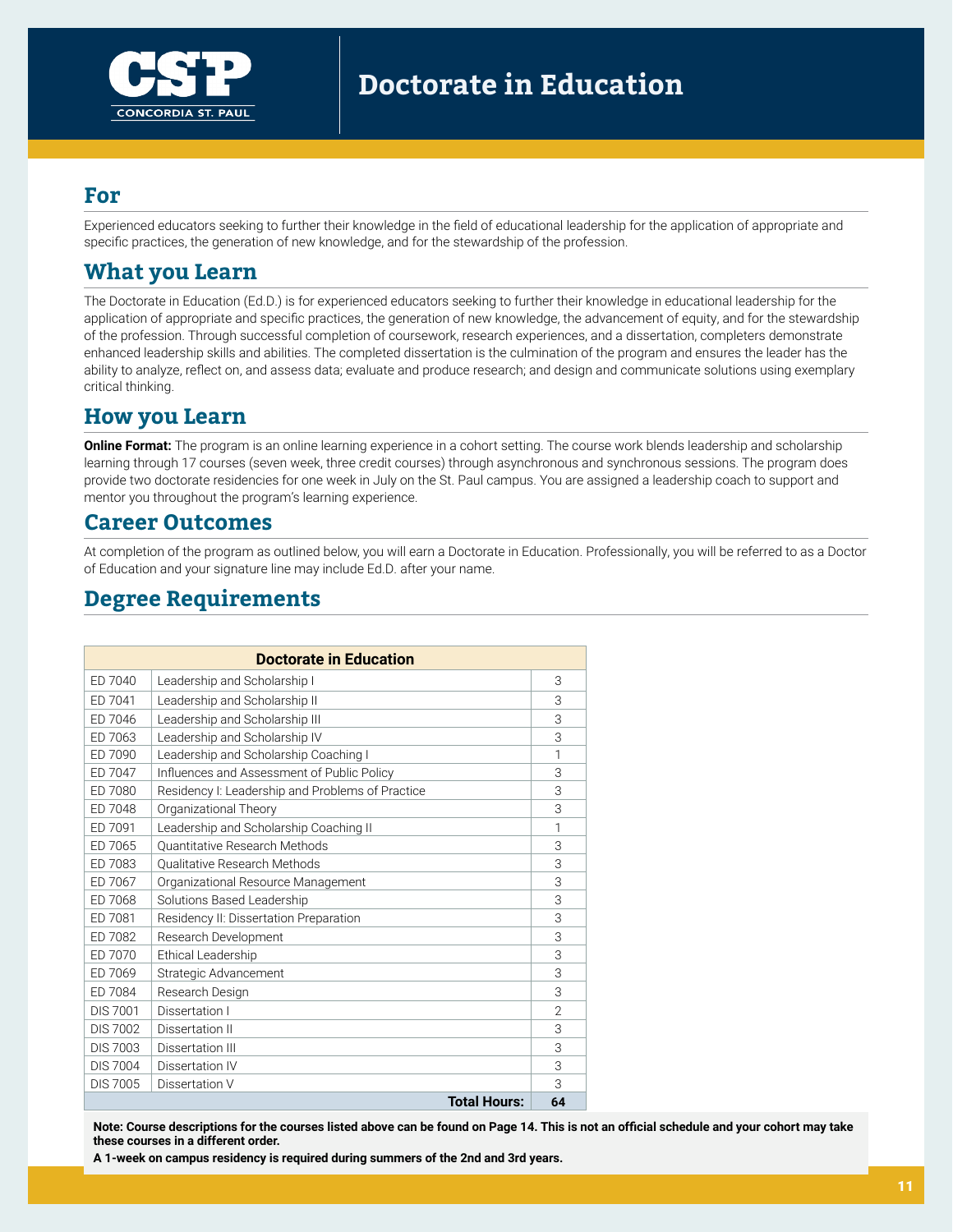

**EDU 7001 School Leadership: Foundations I** - The first of two courses designed to help students focus on recognizing their leadership mission and values and on developing an understanding of school and school district organization and leadership approaches and theory.

**EDU 7002 School Leadership: Foundations II**- The second of two courses designed to help students focus on recognizing their leadership mission and values and on developing an understanding of school and school district organization and leadership approaches and theory.

**EDU 7003 School Leadership for All Learners** - Students develop the leadership skills to promote, design, and monitor systems that provide equitable and positive learning environments for all learners. The effects of mental health conditions, physical health conditions, and trauma on the learning environment are examined.

**EDU 7004 School Leadership for Instruction and Learning** - Students develop the leadership skills for becoming an instructional change agent and they further their understanding of curriculum, assessment, and instructional practice.

**EDU 7005 Organizational Leadership and Management for School Leaders** - Students develop the skills to align the resources of talent, funds, space, and time with the organization's mission. Leadership approaches to maximize an organization's available resources are explored.

**ED 7006 Legal Issues for Principals** - This course examines the reality of legal issues that the everyday principal must face nearly every day of the school year. The focus is on local, state, and national legal principles and issues related to students and employees. Individual rights and responsibilities related to the legal process, structure of the law, legislation, litigation, and current legal issues are examined in detail.

**EDU 7006 Strategic Advancement for School Leaders** - Students develop the ability to champion an organization's strategic priorities through data gathering, direction, planning, and decision-making. They demonstrate their ability to design and implement strategic planning that involves input, output, and outcomes.

**EDU 7007 Leadership of a Learning Organization** - Students improve their ability to lead continuous improvement, increase stakeholder engagement, and develop branding and marketing strategies. They demonstrate their ability to generate and respond to audiences appropriately using traditional and emerging forms of media.

**EDU 7008 Ethical and Legal School Leadership** - Students examine school district policy, state and federal laws, and legal issues affecting schools and school systems. They analyze the importance of leadership defined by ethical beliefs and values of self, society, and one's organization while demonstrating their ability to balance complex community demands in ethical decision making to serve the best interests of all learners.

**ED 7009 Elementary Level Internship** - In this course, candidates for a Minnesota K-12 Principal License apply learned knowledge and skills in a leadership experience at the elementary level under the supervision of a licensed principal and university supervisor. The experience fulfills a portion of the eligibility requirements established by the State of Minnesota in Administrator Rule 3512 Program Requirements for all Administrator Licenses.

**ED 7010 Middle Level Internship** - In this course, candidates for a Minnesota K-12 Principal License apply learned knowledge and skills in a leadership experience at the middle level under the supervision of a licensed principal and university supervisor. The experience fulfills a portion of the eligibility requirements established by the State of Minnesota in Administrator Rule 3512 Program Requirements for all Administrator Licenses.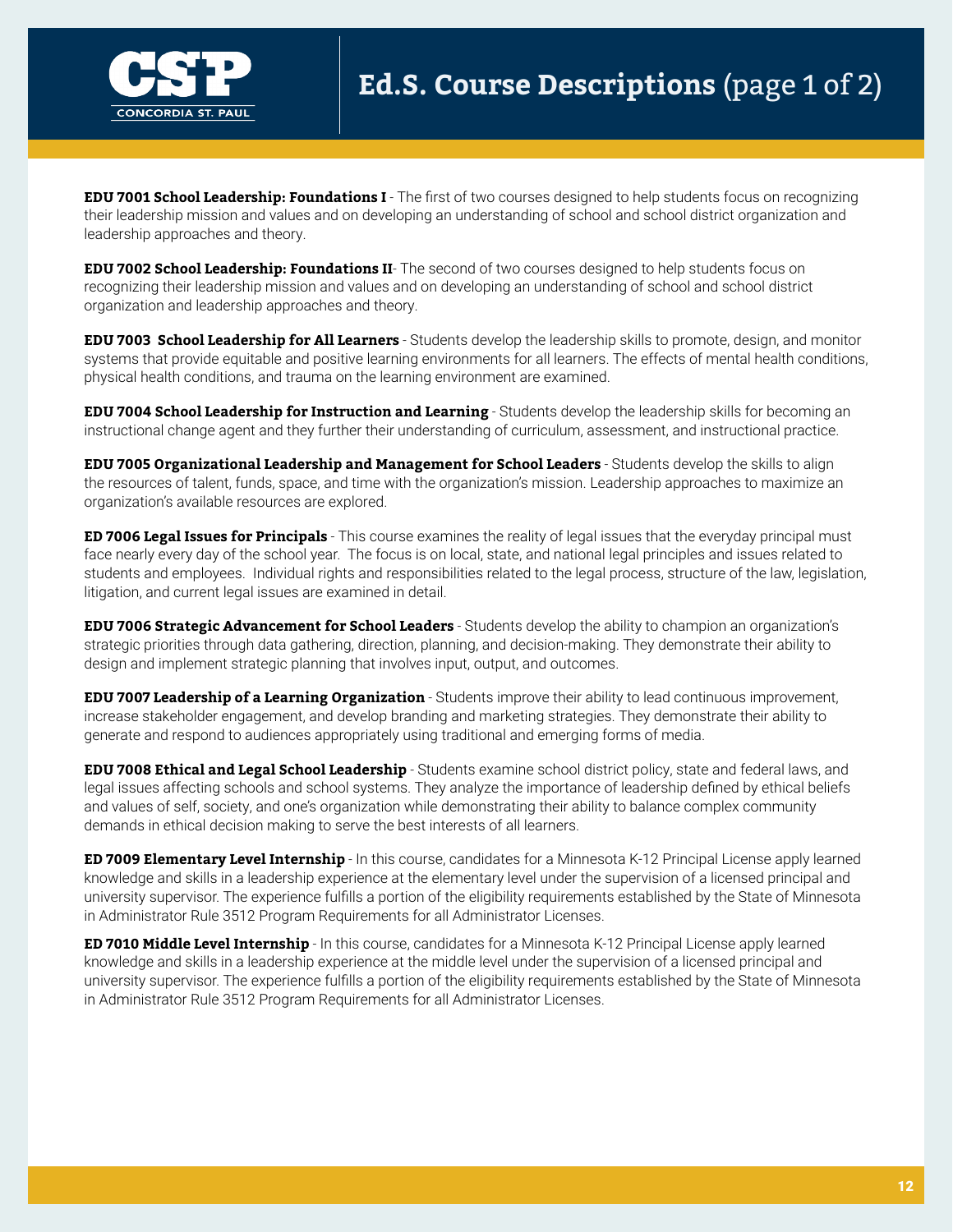

**ED 7011 Secondary Level Internship** - In this course, candidates for a Minnesota K-12 Principal License apply learned knowledge and skills in a leadership experience at the secondary level under the supervision of a licensed principal and university supervisor. The experience fulfills a portion of the eligibility requirements established by the State of Minnesota in Administrator Rule 3512 Program Requirements for all Administrator Licenses.

**ED7013 Teaching Internship** - For educators without three (3) years of classroom experience.

**EDU 7012 District Leadership: Foundations I -** The first of two courses designed to help students focus on recognizing their leadership mission and values and on developing an understanding of school district organization and leadership approaches and theory.

**EDU 7013 District Leadership: Foundations II -** The second of two courses designed to help students focus on recognizing their leadership mission and values and on developing an understanding of school district organization and leadership approaches and theory.

**EDU 7014 District Leadership for All Learners -** Students develop the leadership skills to promote, design, and monitor systems that provide equitable and positive learning environments for all district learners. The effects of mental health conditions, physical health conditions, and trauma on the learning environment are examined.

**EDU 7015 District Leadership for Instruction and Learning -** Students develop the leadership skills for becoming an instructional change agent and they further their understanding of district-level curriculum, assessment, and instructional practice.

**EDU 7016 Organizational Leadership and Management for District Leaders -**Students develop the skills to align the resources of talent, funds, space, and time with the organization's mission. Leadership approaches to maximize an organization's available resources are explored.

**EDU 7017 Strategic Advancement for District Leaders -** Students develop the ability to champion an organization's strategic priorities through data gathering, direction, planning, and decision-making. They demonstrate their ability to design and implement strategic planning that involves input, output, and outcomes.

**EDU 7018 District Leadership of a Learning Organization -** Students improve their ability to lead continuous improvement, increase stakeholder engagement, and develop branding and marketing strategies. They demonstrate their ability to generate and respond to audiences appropriately using traditional and emerging forms of media.

**EDU 7019 Ethical and Legal District Leadership -** Students examine school district policy, state and federal laws, and legal issues affecting schools and school systems. They analyze the importance of leadership defined by ethical beliefs and values of self, society, and one's organization while demonstrating their ability to balance complex community demands in ethical decision making to serve the best interests of all district learners.

**ED 7039 Superintendent Internship** - In this course, candidates for a Minnesota District Superintendent License apply learned knowledge and skills in a leadership experience at a university-approved school under the supervision of a university–approved onsite mentor and university supervisor. The experience fulfills a portion of the eligibility requirements established by the State of Minnesota in Administrator Rule 3512 Program Requirements for all Administrator Licenses.

**Digital Portfolio & Situational Observation Interview** - Meets requirements & expectations outlined in Minnesota Administrator Rule 3512.0400, Subp.3.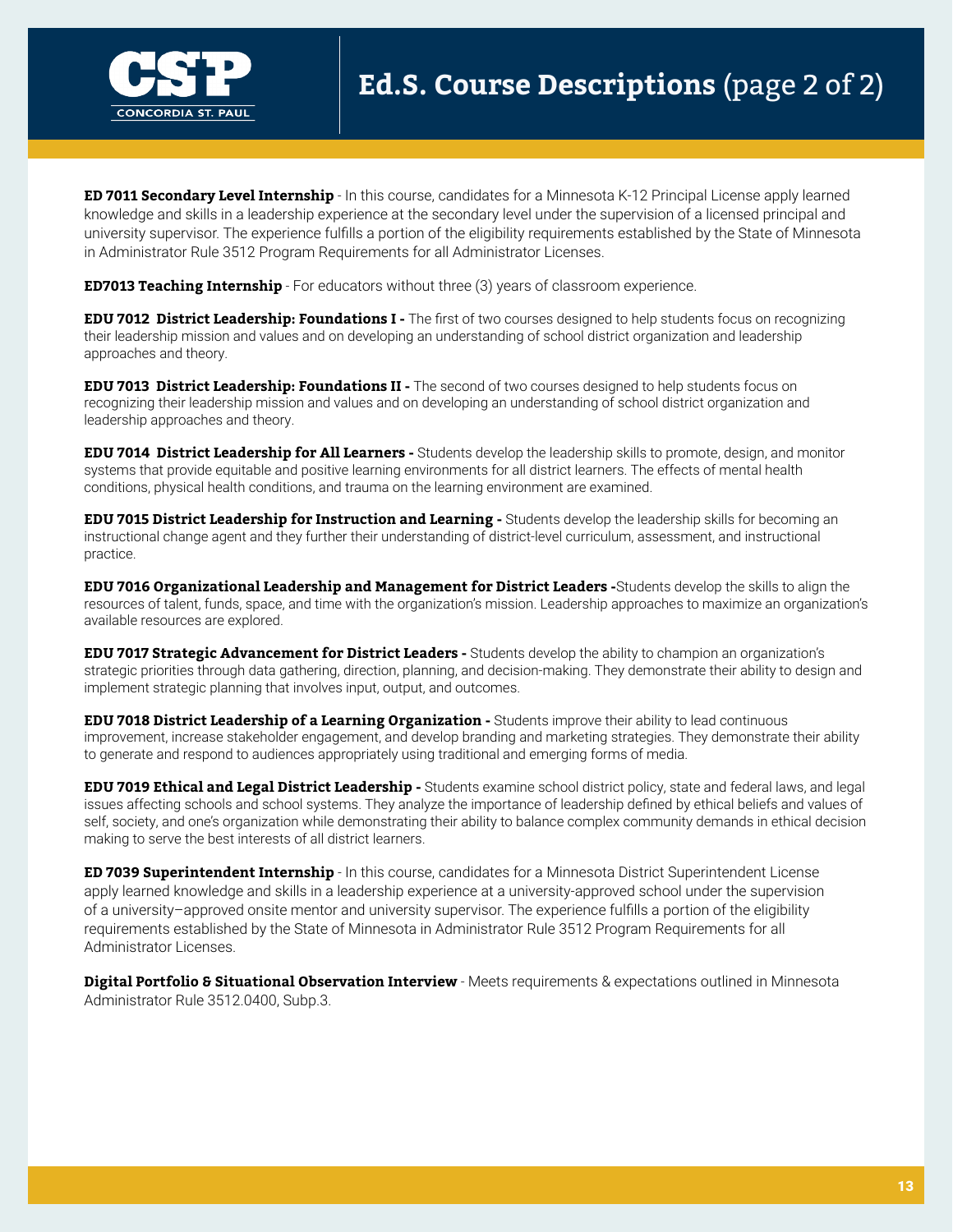

**ED 7040 Leadership and Scholarship I-** This is the first in a three course series designed to equip students with the knowledge and skills necessary for successful study at the doctoral level. Students focus on recognizing their leadership mission and values and develop their skills to analyze scholarly literature to advance their academic writing.

**ED 7041 Leadership and Scholarship II-** This is the second in a three course series designed to equip students with the knowledge and skills necessary for successful study at the doctoral level. Students focus on recognizing their leadership mission and values and develop their skills to find, interpret, and critically analyze scholarly literature according to epistemology and methodology in order to advance their scholarship and leadership.

**ED 7046 Leadership and Scholarship III-** This is the third in a three course series designed to equip students with the knowledge and skills necessary for successful study at the doctoral level. Students focus on recognizing their leadership mission and values and develop their skills to find, interpret, and critically analyze scholarly literature according to epistemology and methodology in order to advance their scholarship and leadership. A literature review is required.

**ED 7048 Organizational Theory-** This course provides students with the theoretical perspectives and issues of organizational decision-making, communication, and identity. Students engage with the various leadership strategies and approaches of organizational theory and do so by exploring case studies.

**ED 7047 Influences and Assessment of Public Policy-** This course equips students with the ability to analyze interactions and influences among various policies and organizations. Students learn to analyze power structures and ethics, with a particular emphasis on assessing policy through an equity lens.

**ED 7063 Leadership and Scholarship IV -** This is the fourth in a four-course series. Students examine instructional theory and research to enrich their skills to lead and learning in a variety of organizations. Students demonstrate their leadership competencies for advancing a mission-driven community.

**ED 7080 Residency I: Leadership and Problems of Practice-** This course engages students in a five-day on-campus residency experience to advance their personal equity journey as a leader and to shape their leadership passion into a "problem of practice" for their dissertation. The residency requires learning assignments prior to and following the on-campus time.

**ED 7065 Quantitative Research Methods -** This course equips students to analyze and evaluate quantitative research. They are introduced to a variety of quantitative research designs with a particular emphasis on descriptive statistics and learn about sampling, measurements, and instrumentation.

**ED 7067 Organizational Resource Management-** This course equips students to align organizational resources of talent, funds, space, and time with the organization's mission. Students explore leadership approaches to maximize an organization's available resources and advances the importance of caring for the employees, including the leader.

**ED 7068 Solutions Based Leadership-** This course enhances students' abilities to integrate problem solving into a management structure to improve decisions and advance initiatives. Students develop skills to face problems and identify solutions for leaders, teams, and organizations.

**ED 7069 Strategic Advancement-** This course advances students' ability to champion an organization's strategic priorities through direction, planning, and decision-making. Students demonstrate their ability to design and implement a strategic plan that involves input, output, and outcomes.

**ED 7090 Leadership and Scholarship Coaching I -** This course guides students in their leadership and scholarship performance through coaching sessions. The personalized sessions focus on degree completion and future leadership opportunities.

**ED 7091 Leadership and Scholarship Coaching II -** This course guides students in their leadership and scholarship performance through coaching sessions. The personalized sessions focus on degree completion and future leadership opportunities.

**ED 7070 Ethical Leadership-** This course is rooted in the mission of Concordia University and focuses on the importance of leadership defined by ethical beliefs and values of self, society, and one's organization. Situational case studies are used to develop moral decision-making skills. Key components of the first chapter of the dissertation are developed.

**ED 7081 Residency II: Dissertation Preparation-** This course engages students in a five-day on-campus residency experience to advance their scholarly learning through the dissertation. Students complete an outline of their dissertation plan with a focus on methodology and refine their leadership skills focused on equity and servant leadership. The residency requires learning assignments prior to and following the on-campus time.

**ED 7082 Research Development-** This course assists students in refining their research topics, synthesizing relevant research, and writing a draft of Chapter 2 of their dissertation. Students also draft research questions and examine possible research methods.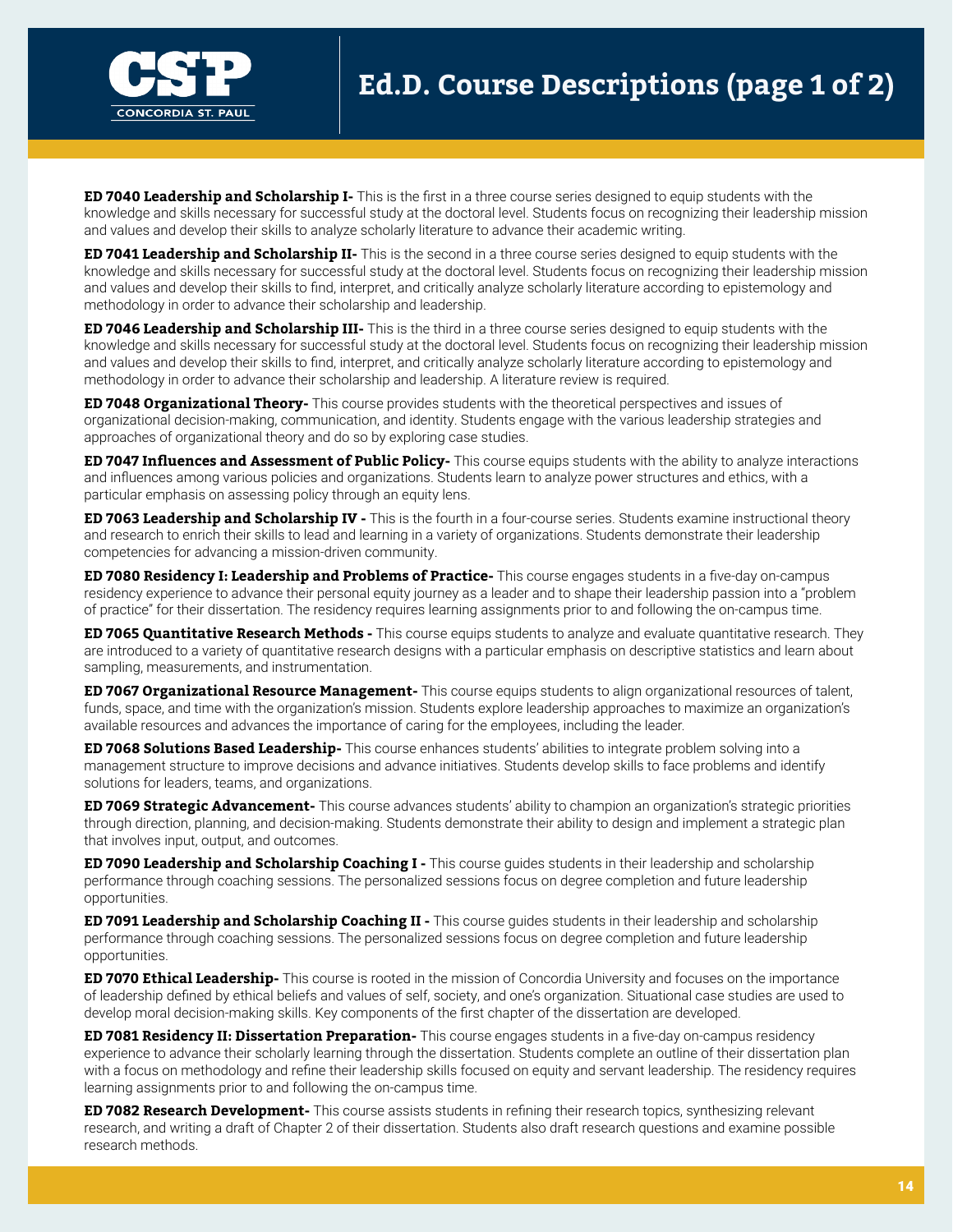

**ED 7083 Qualitative Research Methods-** This course introduces traditional and exploratory processes of qualitative research, and provides students with the critical analysis tools necessary for doing such research. Students develop skills such as sampling, determining authenticity, data collection, and data analysis.

**ED 7084 Research Design-** This course focuses on research designs and assists students in selecting one in alignment with their proposed research questions. Students advance their understanding of research ethics and data analysis, and draft their dissertation proposal.

**DIS 7001 Dissertation I-** The first of five dissertation courses. Students further develop the dissertation and complete their comprehensive examination.

**DIS 7002 Dissertation II-** The second of five dissertation courses. Students complete their dissertation proposal.

**DIS 7003 Dissertation III-** The third of five dissertation courses. Students begin to collect and analyze the data for their dissertation.

**DIS 7004 Dissertation IV-** The fourth of five dissertation courses. Students complete the collection and analysis of the data for their dissertation.

**DIS 7005 Dissertation V-** The fifth of five dissertation courses. Students complete and defend their dissertation.